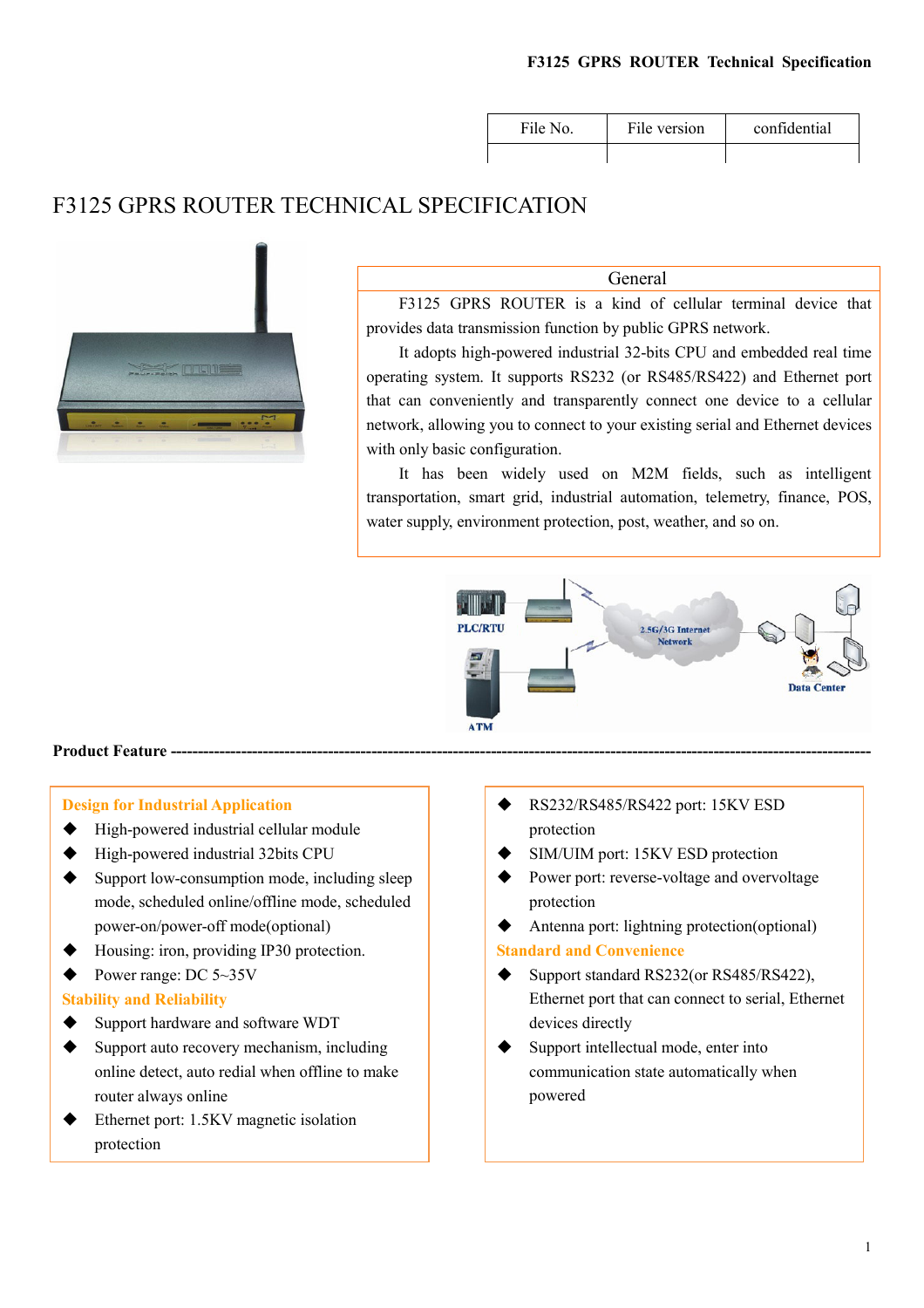- ◆ Provide management software for remote management
- $\blacklozenge$  Support several work modes
- Convenient configuration and maintenance interface (WEB or CLI)

#### High-performance

- ◆ Support 3G/HSPA/4G WAN access methods.
- ◆ Support VPN client(PPTP, L2TP, OPENVPN, IPSEC and GRE)(only for VPN version)
- ◆ Support VPN server(PPTP, L2TP, OPENVPN, IPSEC and GRE)(only for VPN version)
- ◆ Support local and remote firmware upgrade, import and export configure file.
- ◆ Support NTP, RTC embedded.
- ◆ Support mulitiple DDNS provider service.
- ◆ Support MAC Address clone, PPPoE Server
- $\blacklozenge$  Support multi online trigger ways, including SMS, ring and data. Support link disconnection when timeout
- Support APN/VPDN
- Support DHCP server and client, firewall, NAT, DMZ host , URL block, QoS, ttraff,statistics, real time link speed statistics etc.
- ◆ Full protocol support , such as TCP/IP, UDP, ICMP, SMTP, HTTP, POP3, OICQ, TELNET, FTP, SNMP, SSHD, etc.
- Schedule Reboot, Schedule Online and Offline,etc.

### Product Specification --Cellular Specification

| <b>Cellular Module</b> | Industrial cellular module                            |
|------------------------|-------------------------------------------------------|
| Standard and Band      | EGSM900/GSM1800MHz, GSM850/900/1800/1900MHz(optional) |
|                        | Compliant to GSM phase $2/2+$                         |
|                        | GPRS class 10, class 12(optional)                     |
| Bandwidth              | 85.6Kbps                                              |
| TX power               | GSM850/900: $\leq$ 33dBm                              |
|                        | GSM1800/1900: < 30dBm                                 |
| RX sensitivity         | $\leq$ -107dBm                                        |

#### Hardware System

| <b>Item</b>  | Content                 |
|--------------|-------------------------|
| <b>CPU</b>   | Industrial 32bits CPU   |
| <b>FLASH</b> | 8MB(Extendable to 64MB) |
| <b>SDRAM</b> | 64MB                    |

#### Interface type

| Item     | <b>Content</b>                                                                        |
|----------|---------------------------------------------------------------------------------------|
| Ethernet | 1 10/100 Mbps Ethernet port(RJ45), auto MDI/MDIX, 1.5KV magnetic isolation protection |
| Serial   | RS232(or RS485/RS422) port, 15KV ESD protection                                       |
|          | Data bits: 5, 6, 7, 8                                                                 |
|          | Stop bits: $1, 1.5$ (optional), $2$                                                   |
|          | Parity: none, even, odd, (space, mark) (optional)                                     |
|          | Baud rate: 2400~115200 bps                                                            |